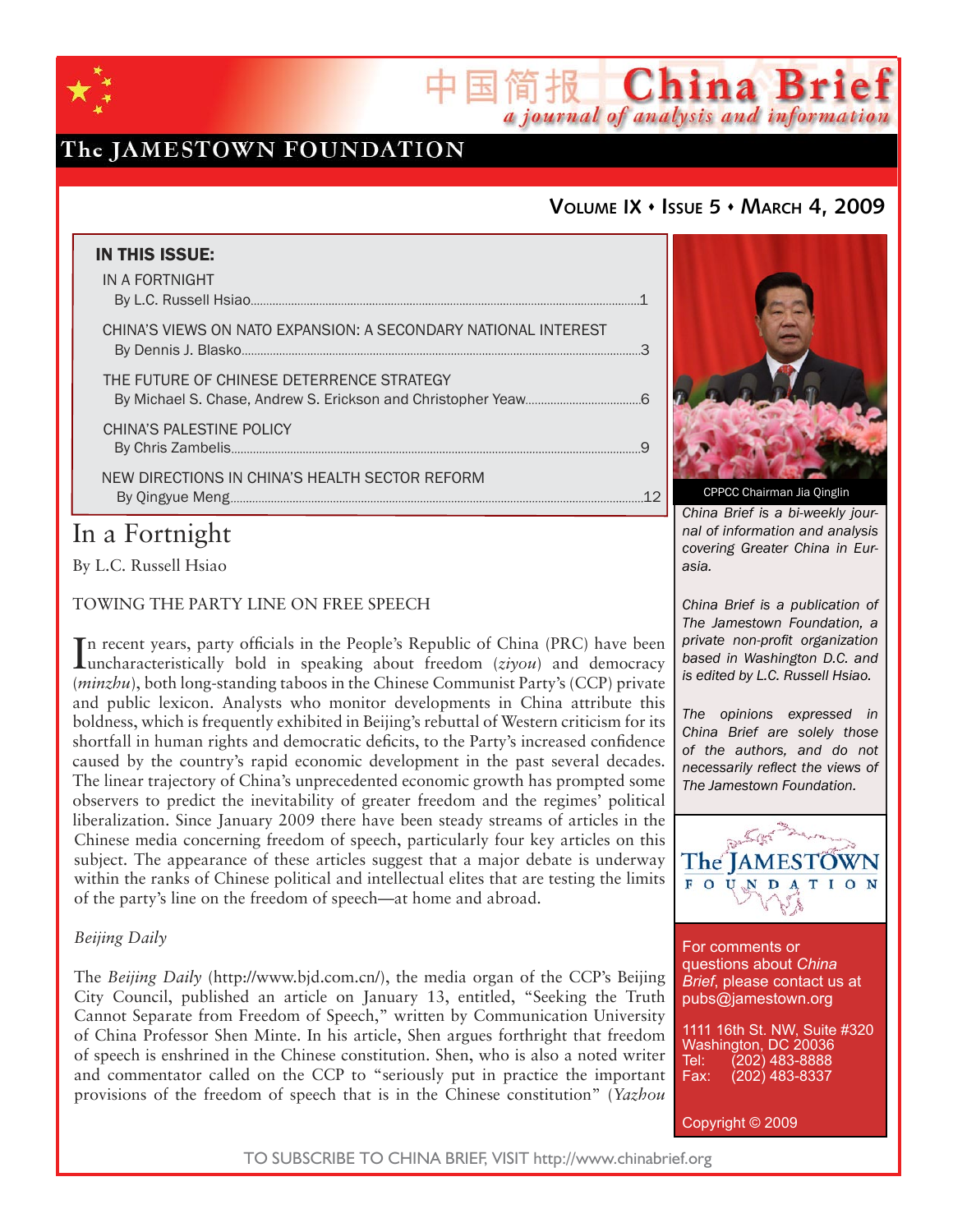*Zhoukan*, February 2).

## *The People's Daily*

The *People's Daily* (http://www.people.com.cn/), the media organ of the CCP Central Committee, published an article on January 13—the same day as Shen's article entitled, "How Could Government Officials Survive Internet Scrutiny," written by Wong Xiaotong. In his short commentary, Wong said that party cadres have to survive internet scrutiny, and that "some people and some things cannot survive internet scrutiny, when they are exposed on the internet its problems are readily revealed." According to the weekly magazine *Yazhou Zhoukan*, Wong's article affirmed the Party's tacit approval of the role of "internet scrutiny" (*wangluo jianbu*), which testifies to the increasing importance of the internet as a tool for supervision; and also as a forum for pooling public opinion and stimulating the interests of citizens for participating in public affairs (*Yazhou Zhoukan*, February 2).

## *Yan Huang Chun Qiu*

The January volume of *Yan Huang Chun Qiu* (http://www. yhcqw.com/) published an article entitled, "Constitutional Politics: The Demand for China's National Revival," written by Chen Hung-yee, a law professor at The University of Hong Kong and member of the Hong Kong Basic Law Committee of the Standing Committee of the National People's Congress and member of the Law Reform Commission of Hong Kong.

*Yan Huang Chun Qiu* (Chinese Chronicles) is a wellrespected monthly Beijing journal, which is dedicated to "researching and revealing historical truths," and is known to publish commentaries by party elders and public intellectuals that have often broached sensitive issues about CCP reform. In the past, the journal published an interview with Ren Zhongyi, the former-party secretary of Guangdong; an assessment of Hu Yaobang by many party elders that include Tian Jiyun, Li Rui and Cao Zhixiong, the former secretary to Hu Yaobang, among others, which was once banned by the CCP's Propaganda Department; a long essay by Xie Tao, the retired vice-principal of Renmin University in Beijing, entitled, "The Democratic Socialist Model and China's Future," which caused a major stir in China's pseudo political-academic community (*Ming Pao* [Hong Kong], July 13, 2007).

In his essay, Chen wrote that "rule by law and constitutional politics are fundamental universal values." He added that "political power can be abused, and absolute power can lead to absolute corruption, so the exercise of power needs to be limited and regulated to prevent the abuse of power, safeguard human rights and ensure that the government is accountable to the people" (*Yazhou Zhoukan*, February 2).

## *Qiu Shi*

The fact that two of the three articles were published by mainstream official media outlets in the run up to the Second Session of the 11th National Committee of the Chinese People's Political Consultative Conference (CPPCC), which opened on March 3 and is scheduled to conclude on March 12, suggested to some analysts that a major debate is in the offing (*Yazhou Zhoukan*, February 2), but the strong official rebuke penned by Jia Qinglin, chairman of the CPPCC, in the Party Magazine *Qiu Shi* (Seeking Truth) on January 16, indicate that the Party has no intention of loosening its control over the people's freedom of speech—which is ironically guaranteed under the Chinese constitution. In his article, Jia wrote:

> "(We must) continue to uphold the correct political direction, steadfastly walk along the unique Chinese socialist political road; build a solid defense against Western Two-party or Multi-party system; against the Two-House, Three-Power Center system and various other wrong ideas."

Jia's comment is interpreted by some analysts as a clear attempt to squash the debate on free speech in official Chinese media. At the same time, Jia's quick rebuttals could also be seen as a sign of heated debate among Chinese leaders.

According to political insiders in Beijing cited by *Yazhou Zhoukan*, these calls for free speech represent only one of many different voices, and that 2009—which is set with so many sensitive anniversaries—decreases the likelihood that the Party will loosen its monopoly over the media (*Yazhou Zhoukan*, February 2). Remarks by senior Chinese officials seem to indicate that the Party has taken note of the media's strategic value for use not only at home but also abroad.

Another article by China's propaganda chief Liu Yunshan in the January volume of *Qiu Shi* stated that: "It has become an urgent strategic task for us to make our communication capability match our international status … Nowadays, nations which have more advanced skills and better capability in communications will be more influential in the world and can spread their values further." Liu's calls were amplified by Li Changchun, the party's top ideologue. Li said: "Enhancing our communication capacity domestically and internationally has a direct bearing on our nation's international influence and position, has a direct bearing on the raising of our nation's cultural soft power, and a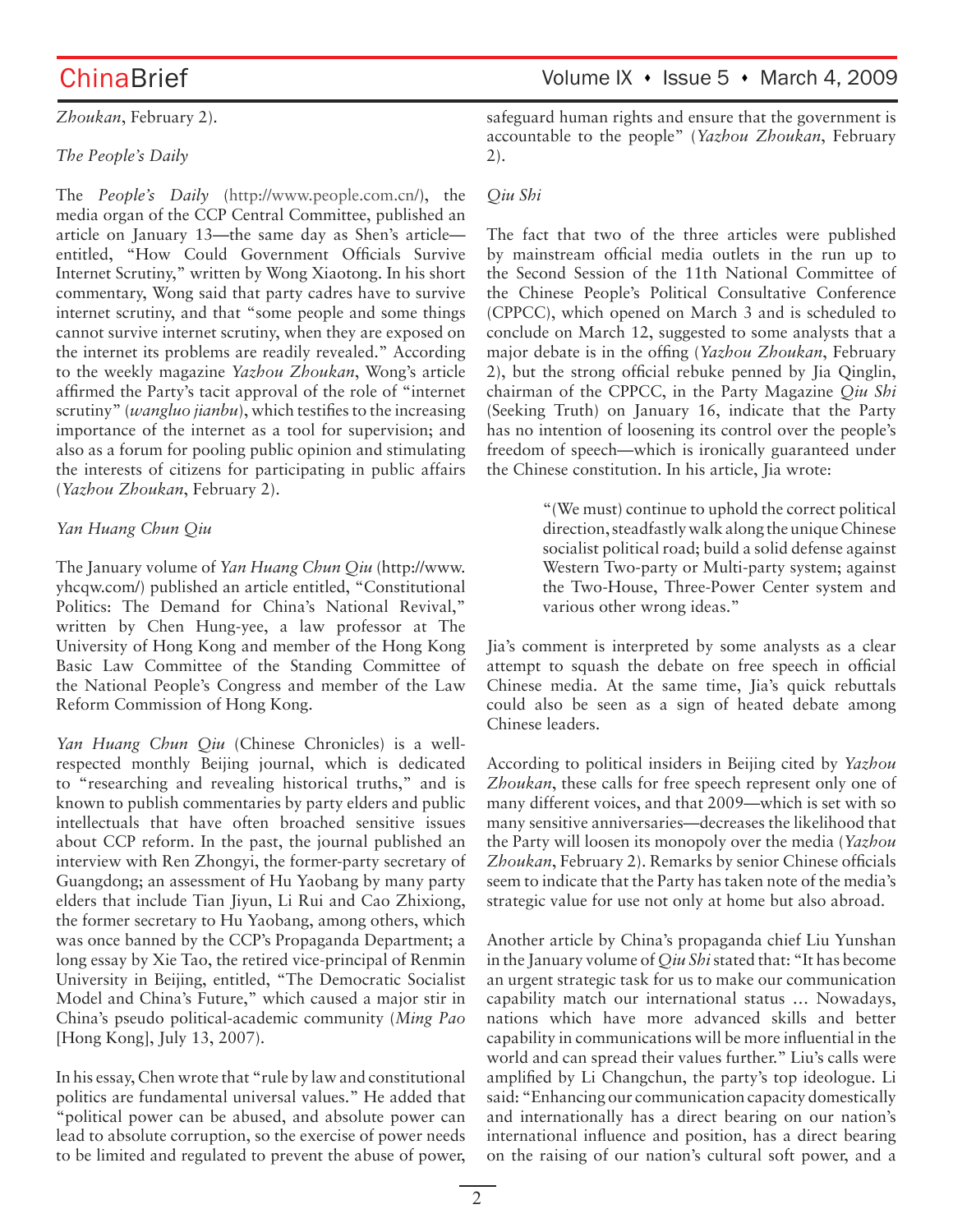direct bearing on the function and role of our nation's media within the international public opinion structure" (*Straits Times*, January 15).

*Mr. L.C. Russell Hsiao is Associate Editor of The Jamestown Foundation's* China Brief*.*

\*\*\*

# China's Views on NATO Expansion: A Secondary National Interest

By Dennis J. Blasko

The eastward expansion of membership and enlargement of missions undertaken by the North Atlantic Treaty Organization (NATO) over the past decade push a lot of sensitive buttons in China's national security policy. These sensitivities include long-standing opposition to the enlargement of military blocs and strengthening of military alliances, interference in the internal affairs of other countries, fear of containment, and opposition to ballistic missile defense systems.

Despite being vestiges of what the Chinese call "Cold War mentality" (*lengzhan siwei*), the government of China has said very little officially and publicly about NATO expansion. Beijing's general opposition to many specific elements of these policies has been consistently defined by official Chinese policy for decades, most readily accessible in its series of White Papers on National Defense since 1998. Moreover, the Chinese government's declared policy for itself is to refrain from taking many of the actions NATO has embraced.

Notwithstanding its criticism of "Cold War mentality," China's foreign policy is rooted in the unabashedly Cold War formulation of the "Five Principles of Peaceful Coexistence." These are 1) mutual respect for sovereignty and territorial integrity (*huxiang zunzhong zhuquan he lingtu wanzheng*), 2) mutual non-aggression (*hubu qinfan*), 3) non-interference in each other's internal affairs (*hubu ganshe neizheng*), 4) equality and mutual benefit (*pingdeng huli*) and 5) peaceful coexistence (*heping gongchu*) [1].

China expanded and updated these principles early this decade with its "New Security Concept," (*xin anquan guan*) the core of which is "mutual trust, mutual benefit, equality and coordination." Under this doctrine, Beijing seeks international cooperation "on the basis of the UN Charter, the "Five Principles of Peaceful Coexistence" and other widely recognized norms governing international relations" [2].

# ChinaBrief ChinaBrief Volume IX • Issue 5 • March 4, 2009

These basic principles can also be traced from the 1998 White Paper to the 2008 edition issued in January 2009. The White Papers outline China's general intentions for its own national defense. For example, "China does not seek hegemonism, *nor does it seek military blocs or military expansion*. *China does not station any troops or set up any military bases in any foreign country*" [3]. (Emphasis added) In this context, the term "military expansion" refers to the use of force to attain foreign territory or resources. "Military expansion" does not equate to military modernization, a process the Chinese readily admit to be underway. At the same time China does not insist other countries follow the guidelines Beijing sets for itself.

While China does not join military blocs, it accepts the continued existence of military alliances (such as NATO and the U.S.-Japan or U.S.-R.O.K. alliances), but opposes their expansion. The 1998 White Paper states "*the enlargement* of military blocs and the *strengthening* of military alliances" have added "factors of instability to international security" [4]. (Emphasis added) This principle continues through the 2008 update that says China "will encourage the advancement of security dialogues and cooperation with other countries, *oppose the enlargement*  of military alliances, and acts of aggression and expansion" [5]. (Emphasis added) Though Beijing does not support NATO expansion in principle, the subject is not addressed directly now or in previous White Papers.

The extension of NATO's mission to conduct military operations against Yugoslavia was perceived by Beijing as a serious challenge to UN authority and contrary to the general principle of non-interference in the internal affairs of others. According to the 2000 White Paper:

> "Under the pretexts of "humanitarianism" and "human rights," some countries have frequently resorted to the use or threat of force, in flagrant violation of the UN Charter and other universally recognized principles governing international relations. In particular, the NATO, by-passing the UN Security Council, launched military attacks against the Federal Republic of Yugoslavia, producing an extremely negative impact on the international situation and relations between countries" [6].

Left unsaid was the mistaken bombing of the Chinese embassy in Belgrade by an American B-2 resulting in the deaths of three Chinese citizens in May 1999. Even while the standard formulation in the Chinese press at the time referred to the "U.S.-led NATO attack on the Chinese Embassy," it is remarkable that the 2000 White Paper did not refer to the U.S. specifically by name in this incident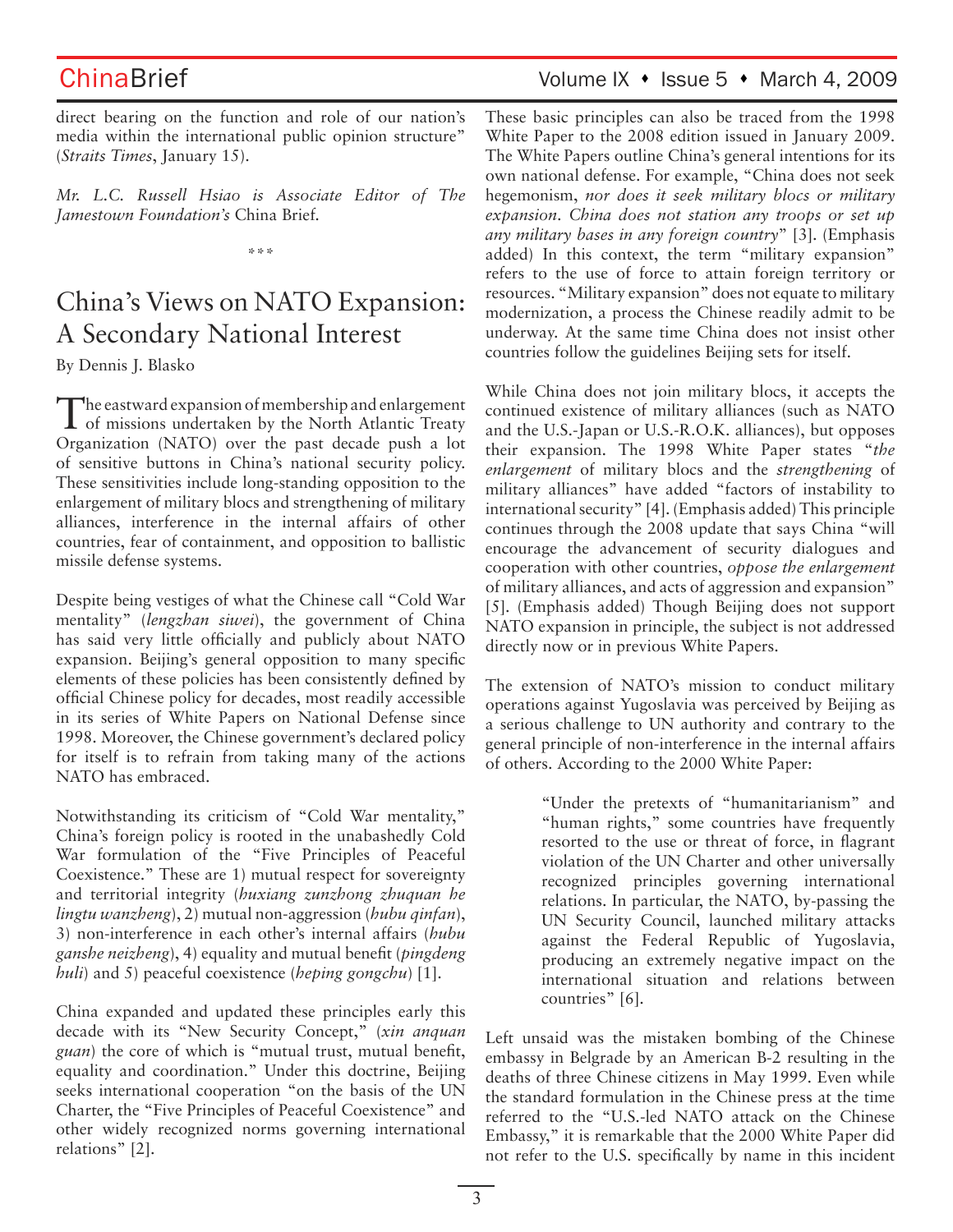[7].

The 2000 White Paper also refrained from citing the United States as the "certain country" that "is still continuing its efforts to develop and introduce the National Missile Defense (NMD) and Theater Missile Defense (TMD) systems, which have undermined the international community's efforts to stem the proliferation of weapons of mass destruction." On the other hand, when it came to America's relationship with Taiwan in 2000, Beijing was direct in its criticism:

> "The United States has never stopped selling advanced weapons to Taiwan. Some people in the United States have been trying hard to get the Congress to pass the so-called Taiwan Security Enhancement Act. And some are even attempting to incorporate Taiwan into the US TMD system. The newly revised Guidelines for U.S.-Japan Defense Cooperation has failed to explicitly undertake to exclude Taiwan from the scope of 'the areas surrounding Japan' referred to in the Japanese security bill that could involve military intervention" [8].

The subject of Taiwan in 2000, shortly after the election of Chen Shui-bian as president, was important enough to name names specifically. Likewise, the potential that Taiwan could be brought under a U.S. theater missile defense umbrella also spurred Beijing to action. Furthermore, consistent with its opposition of the strengthening or expanding of military alliances, Beijing also criticized the U.S.-Japan alliance for failing to "exclude Taiwan from the scope of 'the areas surrounding Japan.'" Of all China's national interests, these direct references to the United States and Japan underscore "the question of Taiwan" as what U.S. strategists would define as a "vital national interest" [9]. Opposing NATO expansion does not rise to that level of national interest.

Within the past year, U.S. arrangements to deploy elements of anti-ballistic missile (ABM) defenses in Poland and the Czech Republic, two new NATO members, contributed to Beijing's continued general opposition to missile defense in the most recent White Paper: "China maintains that the global missile defense program will be detrimental to strategic balance and stability, undermine international and regional security, and have a negative impact on the process of nuclear disarmament" [10]. However, the 2008 White Paper stated that Washington's decision last October "to sell arms to Taiwan in violation of the principles established in the three Sino-US joint communiqués, causing serious harm to Sino-U.S. relations as well as peace and stability across the Taiwan Straits" elicited direct condemnation from

ChinaBrief Volume IX • Issue 5 • March 4, 2009

Beijing. More concretely, China retaliated by canceling a visit to the United States by a senior Chinese general and port calls by naval vessels, and indefinitely postponing meetings on humanitarian assistance, disaster relief and nonproliferation of weapons of mass destruction (The Associated Press, February 27). The 5-month freeze on Sino-U.S. military contact resumed late February in Beijing with the meeting between U.S. deputy assistant secretary of defense David Sedney and Major General Qian Lihua, the Chinese Defense Ministry's head of foreign affairs.

Underscoring the common perceptions among much of China's security elite, the 2008 White Paper also identifies "containment from the outside" as one of its "long-term, complicated, and diverse security threats and challenges." While Beijing understands the necessity of combating international terrorist organizations (one of China's "three evils" of 'terrorism, separatism and extremism'), the ongoing, multi-year "out-of-area" deployment of NATO troops in Afghanistan is a constant reminder of its possible encirclement.

The potential of a NATO presence on China's western borders was foreshadowed in October 1997 when 500 paratroopers from the U.S. 82nd Airborne Division jumped into Kazakhstan after a direct flight of 8,000 miles for training with forces from (NATO-member) Turkey, Russia, Kazakhstan, Uzbekistan, and Kyrgystan. Then-U.S. Deputy Assistant Secretary of Defense for Russia, Ukraine and Eurasia Catherine Kelleher statement probably contributed to Beijing's paranoia: "Militarily stronger neighbors, such as China and India, will likely want access to these resources … As such, it's in the interests of the United States to help establish and maintain regional stability and security" [11].

Conversely, Beijing does not perceive its participation in the Shanghai Cooperation Organization (SCO) to be a counterweight to NATO. Formed in 2001 and composed of China, Russia, Kazakhstan, Kyrgystan, Tajikistan, and Uzbekistan, the SCO is a not a military alliance. Its security cooperation focuses on "the fight against terrorism, separatism and extremism" [12]. The SCO has nothing like Article 5 of the NATO Treaty which states "an armed attack against one or more [member] in Europe or North America shall be considered an attack against them all" [13]. Tensions in the organization were clearly visible during the August War in 2008 between Russia and Georgia over South Ossetia when the member states expressed "their deep concern in connection with the recent tension around the issue of South Ossetia," but did not back Russia's military efforts [14].

Privately the leaders in Beijing and Moscow may rail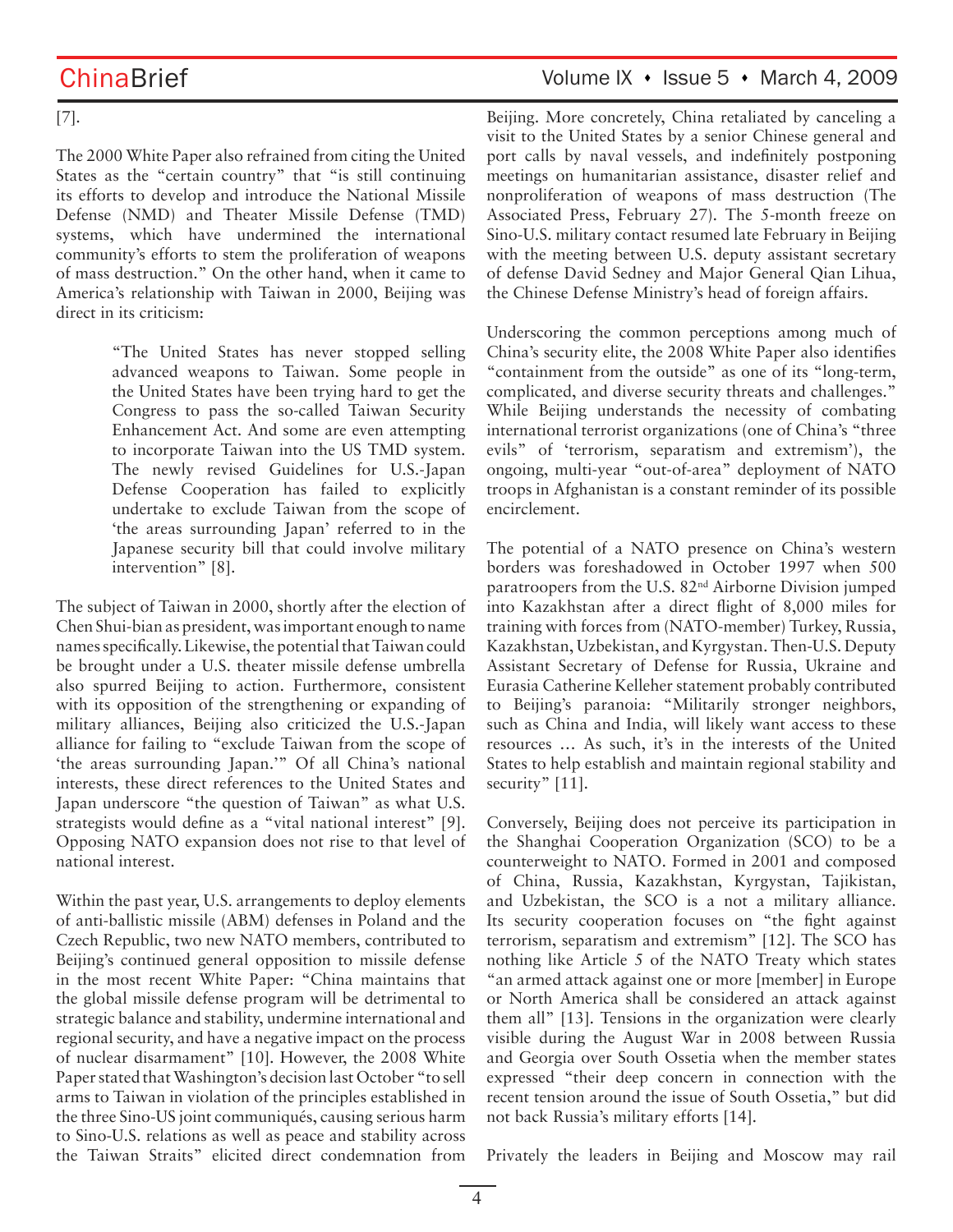against NATO expansion, but Chinese leaders have not voiced their direct concerns publicly. Currently NATO seeks to "launch a fundamental discussion of the roles [Russia] should play in the 21st Century," but is hampered in beginning this discussion "when Russia is building bases inside Georgia." According to the NATO Secretary General, a "new European Security Architecture" needs "to move beyond a 19th century 'Great Game' idea of spheres of influence" [15]. The Chinese can commiserate with Russian apprehensions, but have a different security calculus to consider. Recently the Chinese publication *Outlook Weekly* (*Liaowang)* framed NATO expansion in a purely Moscow-centric context: the United States "has gone all-out to push NATO's eastward expansion so as to squeeze Russia's geostrategic space" (*Liaowang,* February 9). Writing for *Xinhua* the same author observed, "The U.S.-Russia relationship has been at its worst stage mainly because of the Bush administration's efforts to deploy a missile defense system in Poland and the Czech Republic, and to enlarge NATO, especially by trying to bring Ukraine and Georgia into the military bloc" (Xinhua News Agency, February 20). In the end, the author recommends no role for China, "it is hoped that the United States and Russia can make some friendly moves, such as the US [sic] side shelving ABM deployment in east Europe and temporarily easing up on bringing Ukraine and Georgia into NATO; and the Russian side could step up coordinated interaction with the Obama administration on the financial crisis and the Iranian nuclear issue" (*Liaowang,* February 9).

In summary, countering NATO expansion has become a "secondary national interest" for China. While NATO's new form and substance challenge longstanding tenets of Chinese defense policy and are uncomfortable for some Chinese leaders, NATO expansion currently does not threaten Beijing's vital interests. Other goals are more important to Chinese leaders than bashing heads with those in Washington and the European capitals who have not yet been visibly influenced by Moscow's more vigorous opposition. Beijing is likely to remain silent on the sidelines and observe the political and diplomatic infighting surrounding this issue. Finally, because of the sensitivities of a NATO military presence on China's southwestern border, Beijing is unlikely to support the notion of an alternate supply route into Afghanistan via western China without quietly insisting on significant reciprocal U.S. or European concessions on issues key to China's own vital national interests.

*Dennis J. Blasko, Lieutenant Colonel, U.S. Army (Retired), is a former U.S. army attaché to Beijing and Hong Kong and author of The Chinese Army Today (Routledge, 2006).*

**NOTES** 

1. This joint Sino-Indian formulation, however, initially was directed toward the Third World and only over the decades has it been applied to China's foreign policy writ large.

2. "China's Position Paper on the New Security Concept," July 31, 2002, at http://www.fmprc.gov.cn/eng/wjb/zzjg/ gjs/gjzzyhy/2612/2614/t15319.htm.

3. "China's National Defense," July 1998, at http://www. china.org.cn/e-white/5/5.2.htm.

4. "China's National Defense," July 1998 at http://www. china.org.cn/e-white/5/5.1.htm. I am grateful to Dr. David Finkelstein of CNA who pointed out this nuance in China's official position a decade ago.

5. "China's National Defense in 2008," January 2009 at http://news.xinhuanet.com/english/2009-01/20/content\_ 10688124.htm.

6. "China's National Defense in 2000," October 2000, at http://www.china.org.cn/e-white/2000/20-2.htm.

7. In contrast, see "U.S.-led NATO's Attack on the Chinese Embassy in the Federal Republic of Yugoslavia," November 15, 2000, at http://www.fmprc.gov.cn/eng/wjb/ zzjg/bmdyzs/gjlb/3432/3441/t17317.htm.

8. "China's National Defense in 2000," October 2000.

9. See Michael G. Roskin, "National Interest: From Abstraction to Strategy," *Parameters,* Winter 1994, at http://www.carlisle.army.mil/usawc/parameters/1994/ roskin.htm. Roskin quotes Hans Morgenthau on two levels of national interest, the vital and the secondary. With vital interests, "there can be no compromise or hesitation about going to war." Whereas, secondary interests are "those over which one may seek to compromise, are harder to define. Typically, they are somewhat removed from your borders and represent no threat to your sovereignty."

10. "China's National Defense in 2008," January 2009. The U.S. anti-missile basing agreement was one of the "Top 10 international military news in 2008" defined by the *PLA Daily*. See http://english.chinamil.com.cn/site2/ news-channels/2009-01/04/content\_1607157.htm.

11. Douglas J. Gillert, "After Jumping, Battalion Learns to Crawl," American Forces Press Service, at http://www. defenselink.mil/news/newsarticle.aspx?id=41525.

12. "Shanghai Cooperation Organization," at http://www. fmprc.gov.cn/eng/topics/sco/t57970.htm.

13. "The North Atlantic Treaty" text found at http:// www.nato.int/docu/basictxt/treaty.htm.

14. "Dushanbe Declaration of Heads of SCO Member States" at http://www.bjreview.com.cn/document/txt/2008- 10/14/content\_156875.htm.

15. "Remarks by NATO Secretary General Jaap de Hoop Scheffer at the Munich Security Conference," February 7, 2009 at http://www.nato.int/docu/speech/2009/s090207a. html.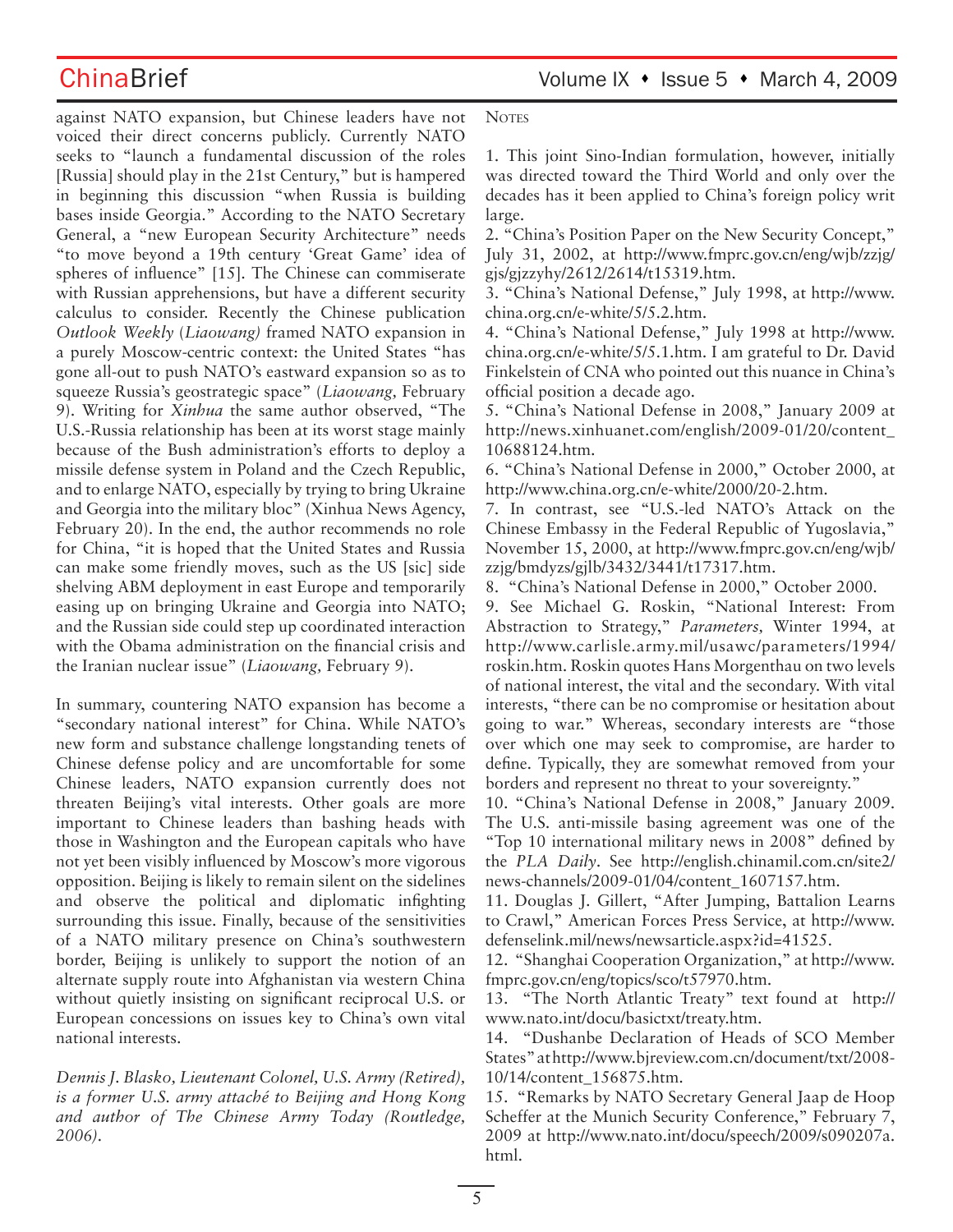# The Future of Chinese Deterrence Strategy

By Michael S. Chase, Andrew S. Erickson and Christopher Yeaw

The development of China's nuclear and conventional missile power has been among the most impressive and most closely watched aspects of Chinese military modernization over the past two decades. During the past 20 years, the Second Artillery Corps (SAC) has been transformed from a small and exclusively nuclear force to a much larger and more powerful force with a variety of roles for a growing and increasingly sophisticated arsenal of nuclear and conventional missiles. The deployment of the road-mobile DF-31 and DF-31A intercontinental ballistic missiles (ICBMs) is enhancing the striking power and survivability of China's nuclear forces [1]. Moreover, the deployment of more than 1,000 short-range ballistic missiles (SRBMs) since the SAC was given a conventional role in the 1990s gives China many options for striking targets in the region. The development of an anti-ship ballistic missile capability could deter or otherwise complicate U.S. intervention in the event of a regional crisis or conflict. In addition to these developments, the People's Liberation Army Navy's (PLAN) contribution to China's nuclear deterrence posture is also changing with the transition from the PRC's first-generation nuclear-powered ballistic missile submarine (SSBN), which was armed with the relatively short-range JL-1 submarine-launched ballistic missiles (SLBMs) and never conducted a deterrent patrol, to perhaps as many as five Jin-class SSBNs, each of which will be armed with 12 JL-2 SLBMs. This will diversify China's nuclear deterrent and may further enhance its survivability [2]. Chinese analysts assess that the deployment of SSBNs and land-based mobile missiles will "fundamentally ensure the reliability and credibility of China's nuclear force" [3]. The SAC's growing conventional ballistic missile capabilities, particularly the anti-ship ballistic missile, also suggest a growing deterrence role for these conventional forces.

Recently published Chinese sources that include previously unavailable information on nuclear and conventional missile strategy and campaigns are shedding new light on China's evolving approach toward deterrence and Chinese views on the problems of deterrence and nuclear strategy. By drawing on some of these sources, which include a variety of Chinese language books, academic and technical journal articles, military media reports, newspapers and periodicals, and key sources from the secondary literature on the SAC, it is possible to trace the evolution of China's deterrence strategy toward an approach that some have called "effective deterrence."

THE EVOLUTION OF CHINA'S NUCLEAR STRATEGY

In the years following the detonation of China's first atomic bomb in 1964, China's nuclear strategy and doctrine were relatively immature due to the constraints imposed by Mao Zedong's adherence to his military theories, the domestic tumult of the Cultural Revolution, and the limitations of Chinese nuclear warhead and ballistic missile technology. Mao's dogmatic approach made it all but impossible to develop innovative ideas about nuclear strategy and doctrine. The chaos of the Cultural Revolution further inhibited consideration of key issues related to nuclear strategy and doctrine. Finally, according to some analysts, technological developments influenced China's approach to nuclear strategy, rather than strategy driving technological requirements and program decisions [4].

By the mid-1990s, however, Chinese strategists were engaging in debates about nuclear strategy and doctrine along with arms control issues. Some of these discussions centered on a potential shift from the traditional posture of "minimum deterrence" to a doctrine of "limited deterrence," which would require corresponding changes in force modernization if adopted [5]. Chinese nuclear strategists argued that such a shift would require "sufficient counter-force and counter-value tactical, theater, and strategic nuclear forces to deter the escalation of conventional or nuclear war," but China did not have "the operational capabilities to implement this vision of limited deterrence" [6].

By the late 1990s, China was attempting to fill this gap in its operational capabilities at the strategic level and develop its conventional missile forces with an eye toward theater war fighting missions. Indeed, it was not long before China appeared to be on the verge of reconciling the significant divergence between the SAC's once largely ambitious doctrine and its actual capabilities. Whereas Chinese strategists were once severely constrained by technological limitations, but by around 2000, they appeared to have an increasing number of choices regarding the development, deployment and use of PLA missiles. At the time, China was developing an increasingly lethal war-fighting capability for the SAC's short-range conventional ballistic missile forces; a more robust and diversified nuclear and conventional medium-range ballistic missile force at the theater level; and a more formidable and survivable intercontinental force capable of providing China with "credible minimum deterrence" at the strategic nuclear level [7].

THE TRANSITION TO "EFFECTIVE DETERRENCE"

Chinese analysts recognized that a more survivable posture was required to make deterrence credible and effective in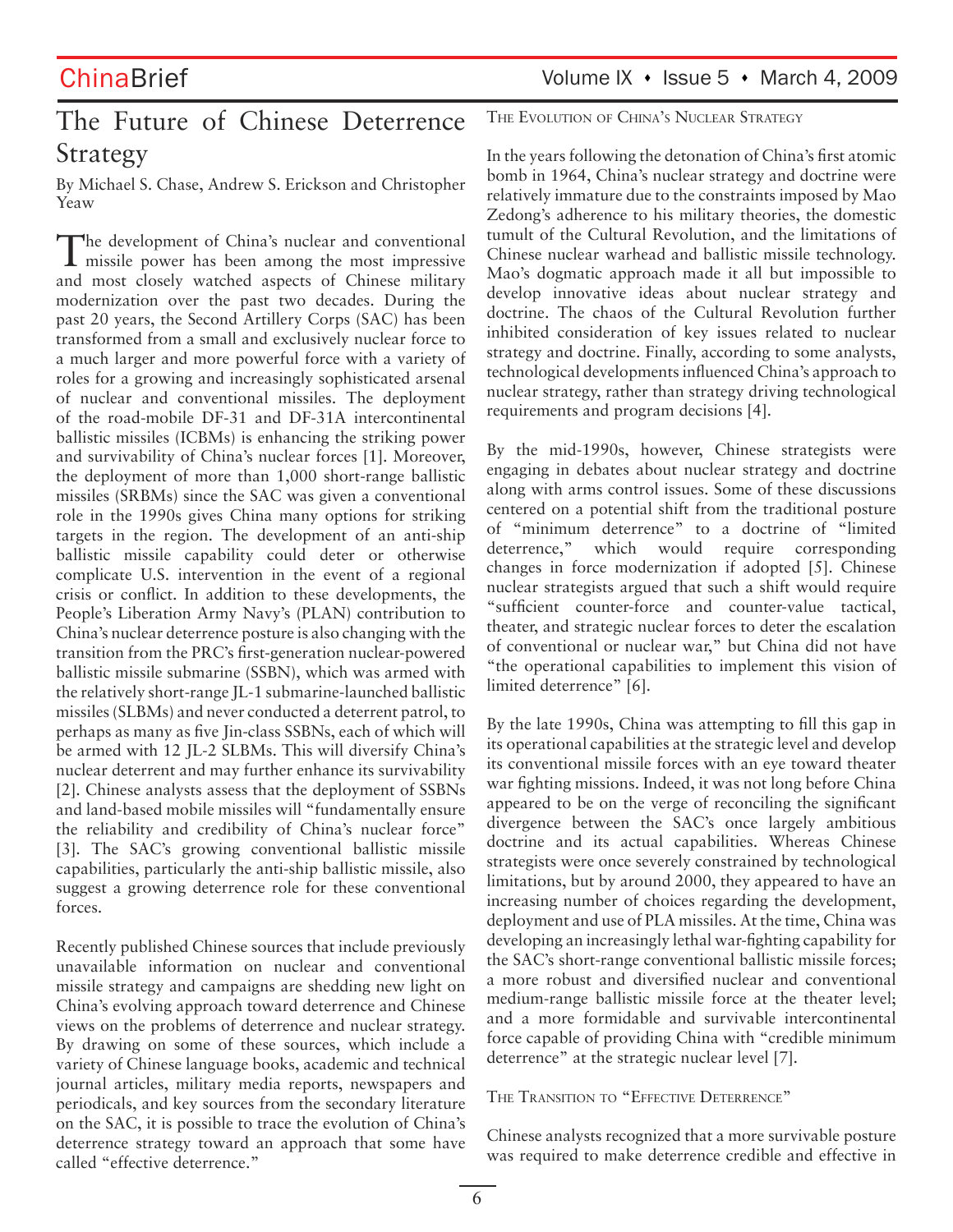the face of growing challenges posed by improvements in intelligence, surveillance, and reconnaissance (ISR), missile defense, and conventional precision-strike capabilities. Leaders in Beijing also calculated that more robust nuclear weapons capabilities were required to support China's global political and diplomatic status. According to an article co-authored by General Jing Zhiyuan, the commander of the SAC and General Peng Xiaofeng, the political commissar of the SAC, China has recognized the need to develop "an elite and effective nuclear missile force that is on par with China's position as a major power" [8]. The SAC has clearly recognized that meeting this objective requires not only new hardware, but also improvements in training, institutional reforms that will provide the force with highly capable personnel, and advances in strategic and doctrinal concepts.

Chinese military media reports suggest that SAC training is also growing in realism and complexity. In particular, as part of the PLA's broader program of training reforms, the SAC is making progress in areas such as training under more realistic combat conditions, incorporating "blue forces," electronic warfare, nighttime training, air defense and counter-ISR tactics and more rigorous training evaluations. Building talent has been another key priority. The senior leadership of the SAC has consistently highlighted the importance of cultivating high quality officers, noncommissioned officers (NCOs), and technical personnel as the cornerstones of missile force modernization. One measure of its success is that 78.2 percent of cadres now hold a bachelor's degree or above [9].

Newly available materials have also revealed some of the SAC's key operational principles and the contemporary doctrinal concepts behind the accompanying transition to "effective deterrence." Among the key doctrinal concepts are the strategic-level emphasis on "gaining mastery by striking after the enemy has struck," and the campaign-level concepts of "self-protection," "keypoint counterstrikes," and "counter nuclear deterrence." Overall, Chinese nuclear doctrine is increasingly focused on "sufficiency and effectiveness," meaning that China places a high priority on ensuring its forces are capable of fulfilling deterrence and counter-coercion missions. China's nuclear missile forces are "trying to catch up rapidly with an increasingly explicit strategy and doctrine premised on using nuclear weapons to deter nuclear aggression and to preclude nuclear coercion" [10].

Newly available Chinese language publications also appear to reflect ongoing debates about strategic and doctrinal issues. For example, recent articles in Chinese military journals have discussed the requirements associated with a wide variety of possible nuclear deterrence strategies

## ChinaBrief ChinaBrief Volume IX • Issue 5 • March 4, 2009

[11]. Newly published Chinese books that focus on missile force and deterrence issues also raise the issue of Chinese views on signaling and escalation control. In his recent and extensive treatment of the subject, Zhao Xijun, SAC commander from 1996 to 2003, states that the goal of China's deterrent missile force is to "shake the enemy psychologically, make the enemy's war volition waver, weaken the enemy commander's operational determination, disturb the enemy psyche and public psyche, and achieve [the objective of] 'conquering without fighting'" [12]. Additionally, however, Zhao states, "the goal of wartime deterrence is to prevent conventional war from escalating into nuclear war, and to prevent low-intensity nuclear war from further escalating" [13]. Thus conceived, deterrence imposes stringent requirements on the Chinese nuclear posture, including an adequate force size and composition, survivability, and highly reliable nuclear command and control. Moreover, Zhao states that a "flexible application" of deterrence across all levels of war, from the strategic down to the tactical, is "indispensable [for] effective and credible deterrence" [14].

Among the other issues reportedly under discussion are the merits of continuing to adhere to the "no first use" (NFU) policy. Some Chinese strategists appear to view the NFU policy as an unnecessary self-imposed strategic constraint. At least some analysts who influence the debate have already considered at least three scenarios under which Beijing would discard the traditional NFU policy. The first is retaliation for conventional strikes on strategic and/or nuclear targets and facilities. According to Zhao, "In a conventional war, when the enemy threatens to implement conventional strikes against one's major strategic targets, such as the nuclear facilities; in order to protect the nuclear facilities, prevent nuclear leakage, and to arrest the escalation of conventional war to nuclear war, one should employ nuclear weapons to initiate active nuclear deterrence against the enemy" [15].

The second possibility is a crisis-driven change in China's declaratory nuclear policy. Specifically, Chinese authors have suggested that Beijing could lower the nuclear threshold to deter intervention in a Taiwan crisis or conflict. According to Zhang Peimin's article in *Military Art*, a Chinese military journal, "When we are under the pressure of circumstances to use military force to reunify the motherland's territory, we may even lower the threshold of using nuclear weapons to deter intervention by external enemies" [16]. The third scenario is when Chinese leaders believe that territorial integrity is at stake. Some Chinese strategists seem to hint at the possibility of first use under particularly dire circumstances, such as a scenario in which the PLA is on the verge of suffering a politically catastrophic defeat in a conventional military conflict over Taiwan.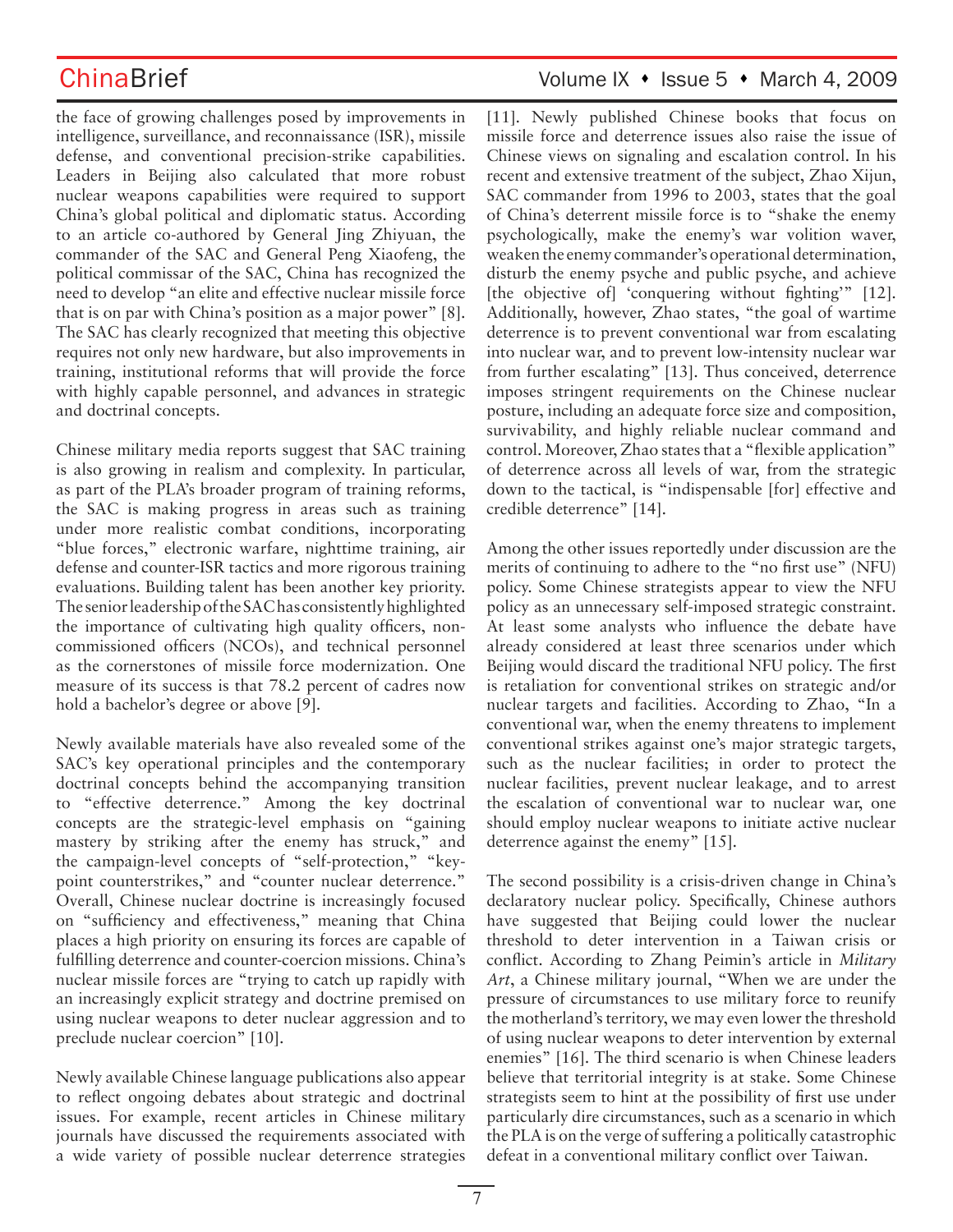## **CONCLUSION**

China's nuclear modernization is focused on improving the ability of its forces to survive an adversary's first strike and making its nuclear deterrence posture more credible, tasks that have taken on increased urgency as a result of growing concerns regarding U.S. nuclear preeminence, missile defense plans and conventional precision strike capabilities [17]. China is moving toward a much more survivable and thus more credible, strategic nuclear posture with the development of the road-mobile DF-31 and DF-31A ICBMs and the JL-2 SLBM. Beijing is also expanding its conventional missile capabilities, to include not only an increasingly potent SRBM force but also medium-range ballistic missiles (MRBMs) that could threaten U.S. aircraft carriers. According to General Jing Zhiyuan and General Peng Xiaofeng, the SAC has "achieved the great leap in development from a single core unit to a nuclear and conventional entity which gives equal attention to both" [18]. Further improvements are still required, according to General Jing and General Peng, but as a result of the advances that have already been made, China's "strategic deterrence and actual combat capabilities have been vastly improved" [19].

Indeed, the introduction of road-mobile strategic missiles and SSBNs will allow China to achieve a posture of "effective deterrence." The modernization of Chinese nuclear forces and the transition from silo-based to roadmobile nuclear missiles and SSBNs might thus enhance strategic deterrence stability. Indeed, deterrence theory suggests that a more secure second-strike capability should enhance stability by causing both the United States and China to behave much more cautiously.

There are a number of reasons, however, to be concerned that the transition to a more secure second strike capability will not necessarily translate immediately or automatically into greater strategic stability. Indeed, it is entirely possible that these developments could in fact decrease crisis stability under certain circumstances, particularly if China's growing nuclear and missile capability tempts Beijing to behave more assertively or planners and decision-makers in either country fail to consider the potential implications of certain actions. Instability may also result if the undersea environment becomes a place of uncomfortably close approach between U.S. attack submarines and Chinese SSBNs, changes in force posture or technological developments result in heightened insecurity, or the alerting and de-alerting of strategic forces creates a temporary state of increased vulnerability.

Consequently, as China continues to modernize its nuclear and missile forces, problems of strategic stability appear

## ChinaBrief Volume IX • Issue 5 • March 4, 2009

poised to become much more important aspects of the U.S.-China security relationship in the coming years. Although China's nuclear and missile force modernization may contribute to greater strategic stability in the long run, neither China nor the United States should assume that this outcome will result automatically from China's deployment of a relatively secure second strike capability. Indeed, successfully managing what could become a potentially dangerous balancing act will require much of both parties. The United States will need to exercise considerable selfrestraint given the asymmetries that will continue to characterize the U.S.-China nuclear balance despite China's recent enhancement of its nuclear and conventional missile capabilities. Planners and decision-makers in the United States will also need to have an in-depth understanding of Chinese views on strategic signaling, crisis management and escalation control, particularly in the context of a conflict over Taiwan. In addition, Chinese planners and decision-makers will need to have a similarly realistic understanding of U.S. views and motivations.

This emerging dynamic underscores the need for greater U.S.-China dialogue and engagement on strategic issues, which in turn will require Beijing to deal with a dilemma in which continued lack of Chinese transparency of nuclear weapons and missile developments may complicate China's own deterrence strategy. Indeed, as China continues to improve its conventional and nuclear missile capabilities, it will almost certainly need to become at least somewhat more transparent in order to help safeguard shared interests in regional security and strategic stability.

*Michael S. Chase is an Assistant Professor in the Strategy and Policy Department at the U.S. Naval War College. Andrew S. Erickson is an Assistant Professor in the Strategic Research Department at the U.S. Naval War College. Christopher Yeaw is an Associate Professor in the Warfare Analysis and Research Department at the U.S. Naval War College. The views expressed in this paper are those of the authors alone. They do not necessarily reflect the views of the U.S. Naval War College, Department of the Navy, or Department of Defense.*

### **NOTES**

1. Office of the Secretary of Defense, *Annual Report to Congress, Military Power of the People's Republic of China 2008* (Washington, DC: U.S. Department of Defense, 2008).

2. "Seapower Questions on the Chinese Submarine Force," U.S. Navy, Office of Naval Intelligence, 20 December 2006, http://www.fas.org/nuke/guide/china/ONI2006.pdf.

3. Wang Zhongchun, "Nuclear Challenges and China's Choices," *China Security* (Winter 2007), p. 62.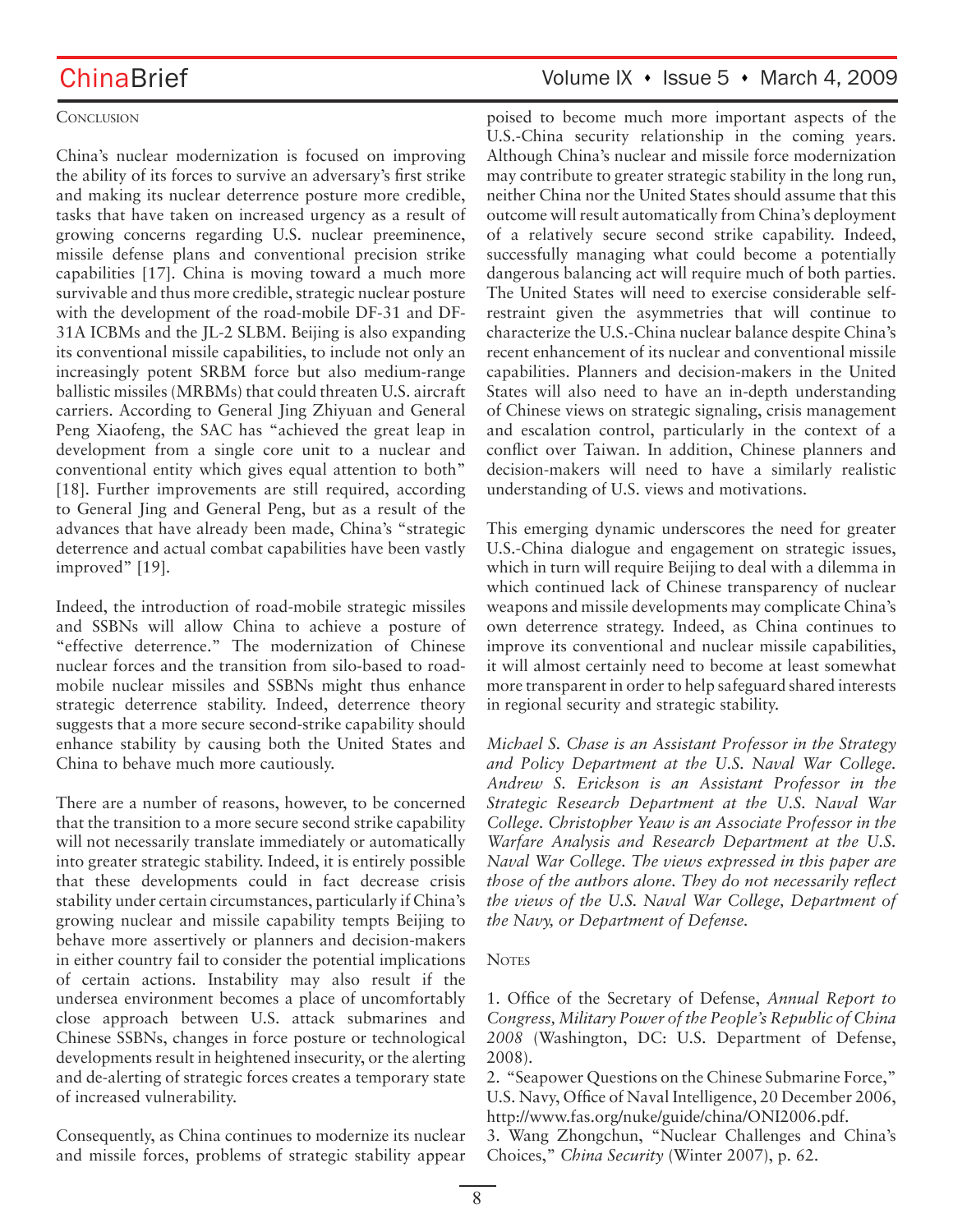ChinaBrief ChinaBrief Volume IX • Issue 5 • March 4, 2009

4. John Wilson Lewis and Xue Litai, *China Builds the Bomb*, Stanford, CA: Stanford University Press, 1988.

5. Alistair Iain Johnston, "China's New 'Old Thinking': The Concept of Limited Deterrence," *International Security*, vol. 20, no. 3, winter 1995/96.

6. Ibid., p. 6.

7. Bates Gill, James Mulvenon, and Mark Stokes, "The Chinese Second Artillery Corps: Transition to Credible Deterrence," in James C. Mulvenon and Andrew Yang, eds., *The People's Liberation Army as Organization*, Reference Volume v1.0 (Santa Monica, CA: RAND, 2002).

8. Jing Zhiyuan and Peng Xiaofeng, "Jianshe Zhongguo tese zhanlue daodan budui" (Building a Strategic Missile Force with Chinese Characteristics), *Qiushi* (Seeking Truth), no. 3, February 2009, http://www.qsjournal.com. cn/qs/20090201/GB/qs^496^0^19.htm.

9. Ibid.

10. Evan S. Medeiros, "'Minding the Gap': Assessing the Trajectory of the PLA's Second Artillery," in Roy Kamphausen and Andrew Scobell, ed., *Right-Sizing the People's Liberation Army: Exploring the Contours of China's Military*, Carlisle, PA: U.S. Army War College, Strategic Studies Institute, 2007, pp. 143-190.

11. See, for example, Lieutenant Colonel Li Shaohui and Major Tao Yongqiang, "The Force Foundations and Strategic Space of Nuclear Deterrence," *Junshi Xueshu* (Military Art), 2006, No. 6, pp. 55-57.

12. See, for example, Zhao Xijun, ed., *Coercive Deterrence Warfare: A Comprehensive Discussion on Missile Deterrence* (Beijing: National Defense University Press, May 2005), p. 47.

13. Ibid., p. 47.

14. Ibid., p. 78.

15. Ibid., p. 173.

16. Zhang Peimin, "How to Develop the Means of Strategic Deterrence," *Junshi Xueshu* (Military Art), February 2004, p. 34.

17. Dennis C. Blair, Director of National Intelligence, "Annual Threat Assessment of the Intelligence Community for the Senate Select Committee on Intelligence," February 12, 2009, http://www.dni.gov/testimonies/20090212\_ testimony.pdf.

18. Jing and Peng, "Jianshe Zhongguo tese zhanlue daodan budui" (Building a Strategic Missile Force with Chinese Characteristics).

19. Ibid.

# China's Palestine Policy

## By Chris Zambelis

The geopolitics of China's rise and its implications for **L** the Arab world and wider Middle East is a topic for serious debate. Currently, China's Middle East strategy revolves around shoring up its energy security and tapping consumer markets and investment opportunities for Chinese businesses. Given China's status as the world's fastest growing energy consumer and third-largest net importer of oil coupled with the global financial crisis, energy and commercial concerns will continue to dominate China's interaction with the Middle East in the foreseeable future [1]. Yet as China's economic clout grows, Beijing is also keen on leveraging its economic power to enhance its diplomatic influence on the international stage. To bolster its great-power aspirations and its position in the Middle East—a region where it played a peripheral role throughout the Cold War—Beijing's diplomacy is forging closer relations with key players in the region and, in doing so, is challenging the status quo.

China's efforts to engage the region in recent years have been welcomed with open arms on both the state and popular levels. Regional governments, for instance, look to China as a potential check on what they see as unrestrained American dominance in the region, a feeling shared by many staunch U.S. allies (*China Brief*, October 24, 2008; *China Brief*, May 24, 2006). Furthermore, public sentiment in the region tends to be harshly critical of many aspects of U.S. foreign policy in the Middle East. China's growing inroads into the Middle East, therefore, are also viewed in a positive light, as many Arabs and Muslims see China as a brotherly state (*China Brief*, May 18, 2007). Geopolitical considerations and cultural affinities, however, are not sufficient to explain the emerging China factor in Middle Eastern affairs. China's successful engagement strategy also derives from the general lack of enmity between China and Arab countries on key global issues and its effective use of soft power in its dealings with Arab partners (*China Brief*, May 18, 2007).

China's historic role in supporting Third World revolutionary movements and anti-colonial struggles in the Middle East and Africa, to include its advocacy on behalf of the Palestinians during the Cold War until the present, has also led many in the region to see China as a potential partner that can help further the Palestinian national cause [2]. It was not until 1992 that China and Israel established formal diplomatic ties, ties that have since flourished despite Beijing's previous characterization of Israel as an imperial aggressor acting at the behest of the United States [3]. Nevertheless, widespread popular opposition to U.S.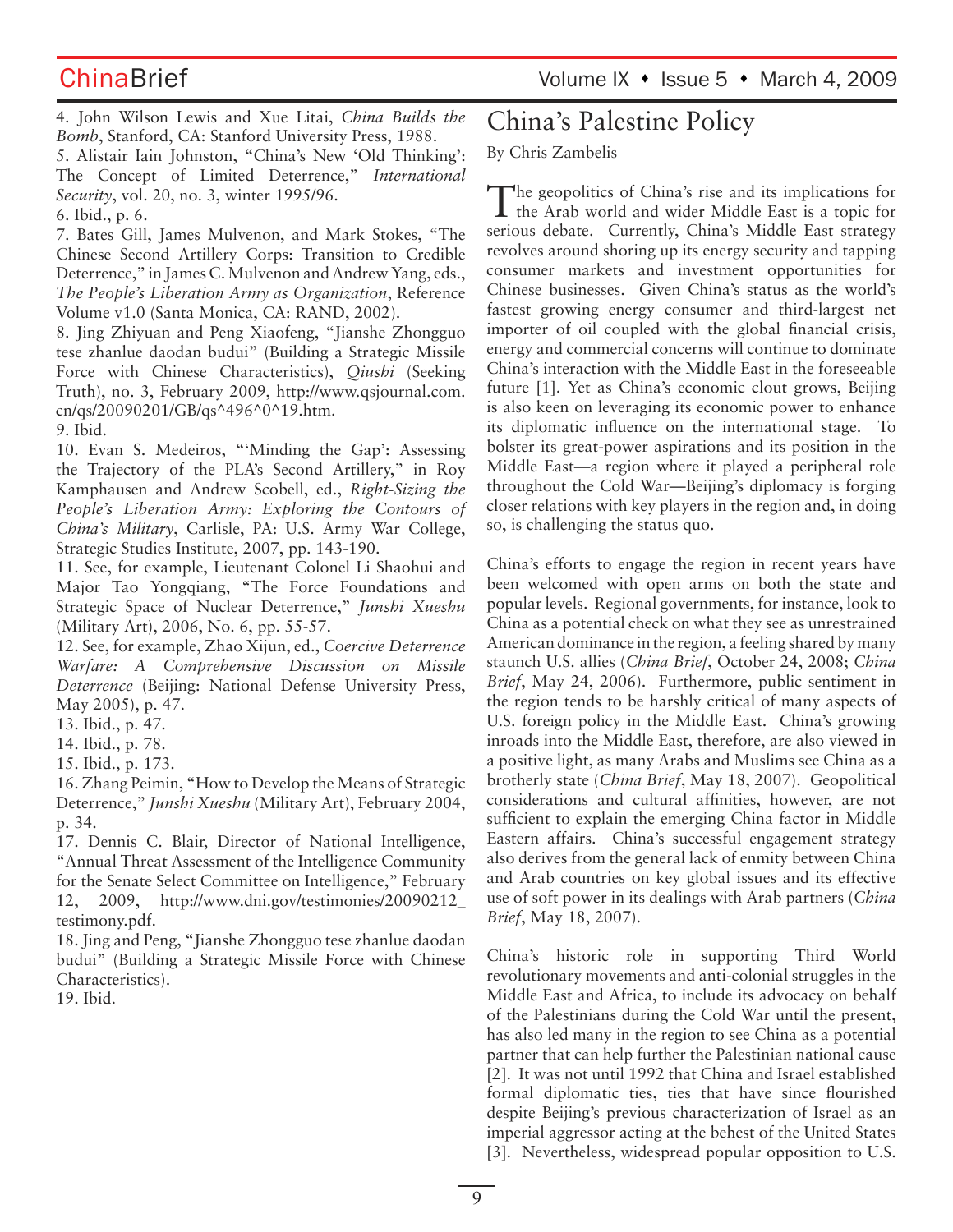foreign policy in the Middle East coupled with feelings of nostalgia for a return of the revolutionary China of old, Arab and Muslim proponents of a greater role for China in Middle East politics see China's rise as a positive trend, especially as it relates to the question of Palestine [4].

## CHINESE-PALESTINIAN DIPLOMACY

Chinese diplomacy in the Middle East is often imbued with a discourse that emphasizes themes of mutual respect and "South-South" cooperation and unity. As a developing country that has charted its own path toward progress and modernization and a country that is free of the colonial taint of competing powers in the region, China is quick to point out that it remains committed to championing the causes of the developing world, to include the struggle for Palestinian self-determination (*China Brief*, May 18, 2007). Chinese leaders, for instance, conduct official diplomatic visits to the "State of Palestine" as opposed to the "Palestinian Territories" or the "West Bank/Gaza," labels typically used by the United States and other countries in official venues. China's reference to "Palestine" is a symbolic but nevertheless important distinction; China's reference to "Palestine" acknowledges Palestinian national identity and, by extension, the territorial claims of the Palestinians (Xinhua News Agency, January 10).

While always taking into account the significance of public diplomacy and perceptions, Chinese leaders treat bilateral exchanges with their Palestinian counterparts as major diplomatic events on par with other high-level state-to-state visits. In November 2008, Chinese President Hu Jintao and Palestinian National Authority President Mahmoud Abbas exchanged warm congratulations to mark the occasion of the 20th anniversary of the formal establishment of diplomatic relations between China and the Palestinians. Hu mentioned that "China has always been a staunch supporter of the rightful cause of the Palestinians and the Mideast peace process;" Abbas reciprocated by thanking China for "being a supporter of the rightful cause of the Palestinians" (Xinhua News Agency, November 20, 2008). In a further attempt to showcase its image as an advocate for the Palestinian cause and its willingness to engage with Palestinians on its own terms, Beijing ignored U.S. and Israeli opposition and welcomed Mahmoud al-Zahar, a senior Hamas representative who served as Palestinian foreign minister, during the June 2006 China-Arab Cooperation Forum in Beijing (Xinhua News Agency, May 18, 2006). The United States and Israel consider Hamas to be a terrorist organization. In contrast, China acknowledged the legitimacy of Hamas' role as a legitimate representative of the Palestinian people following the group's victory in the January 2006 parliamentary elections. A statement by Chinese foreign ministry spokesman Liu Jianchao clarified Beijing's position regarding Hamas in light of U.S. and Israeli opposition to China's dealings with the organization: "We believe that the Palestinian government is legally elected by the people there and it should be respected" (*China Daily*, June 2, 2006).

## CHINA ON THE GAZA CRISIS

China's reaction to Israel's December 2008 invasion of Gaza and the resulting humanitarian crisis provides insight into some of the reasons underlying China's popularity in the Middle East when it comes to the question of Palestine. In a January 16 speech during an emergency meeting of the United Nations (UN) General Assembly, China's deputy permanent representative to the UN Liu Zhenmin stated:

> "China is seriously concerned over the escalation of Israel-Palestine conflicts and is deeply worried about the worsening humanitarian situation" and that "China condemns any violence against civilians and is shocked and indignant at Israel's attacks on UN schools, rescue vehicles, and a UN compound. China demands that Israel ensure the safety of UN personnel and other rescue personnel, urges Israel to immediately stop its military operations and withdraw its troops, open all cross-border checkpoints into Gaza, and guarantee uninterrupted delivery of humanitarian aid into Gaza; Palestinian armed factions must immediately stop launching rockets" (Xinhua News Agency, January 16).

As a permanent member of the UN Security Council, China's harsh criticism of Israel's actions in Gaza, which occurred amid staunch American support for Israel's actions, is another example of why many Arabs and Muslims are optimistic about China's potential to challenge the United States, Israel's main benefactor, and stand by the Palestinians. In this regard, Arab and Muslim proponents of a greater role for China in the Middle East hope that China may one day use its influence at the UN and other international bodies to offset American and, by extension, Israeli influence in the region.

CHINA ON ISRAEL'S OCCUPATION AND SETTLEMENT POLICIES

China has been a harsh critic of Israel's continued occupation of Palestinian land, including Israel's policy of constructing settlements in the West Bank and East Jerusalem, essentially the land Palestinians and the international community envisage (along with Gaza) to serve as an independent homeland. China has also been a harsh critic of Israel's economic blockade of Gaza and the ensuing humanitarian costs since Hamas took control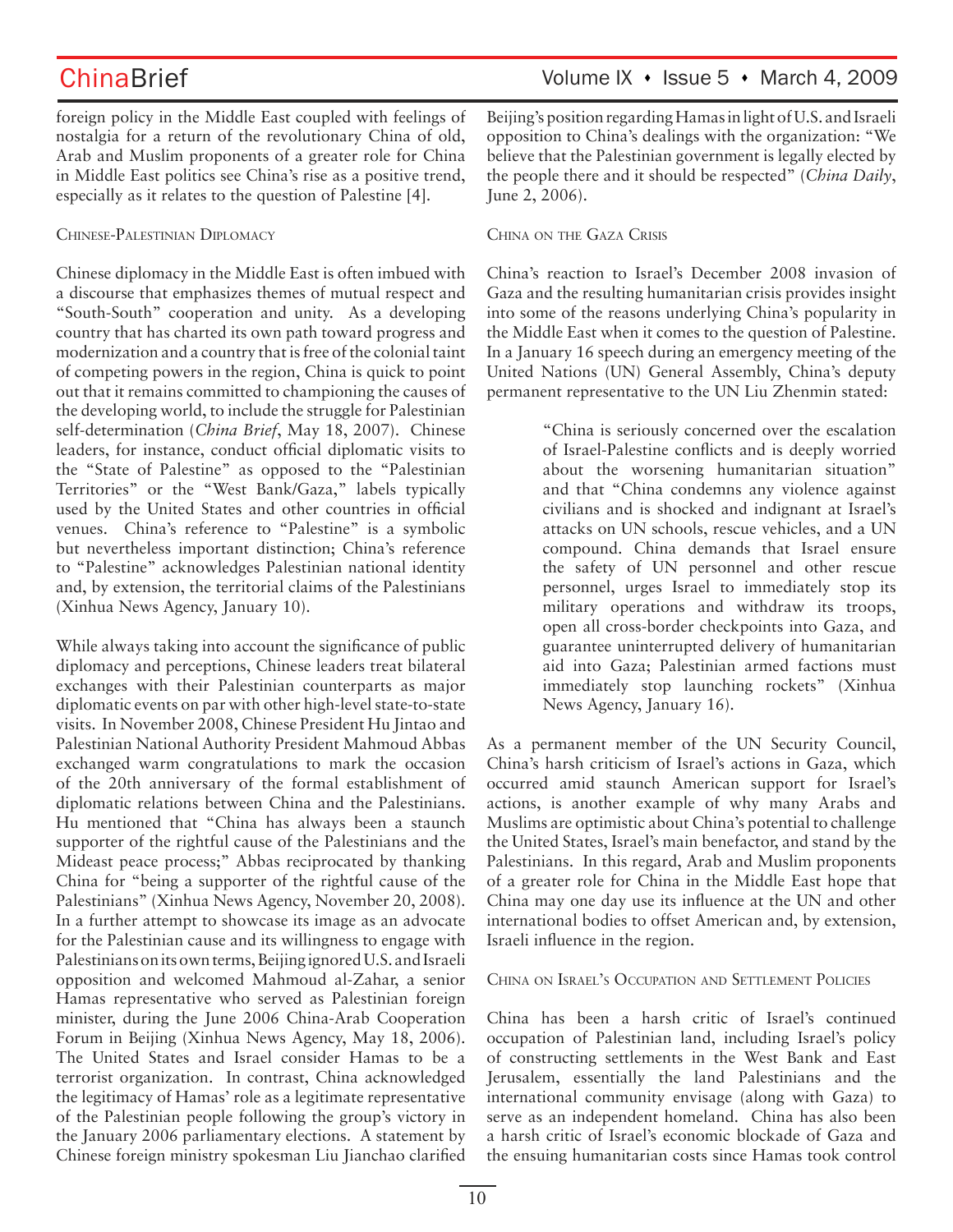of the territory in 2007. While calling on both Israelis and Palestinians to focus their efforts on forging a lasting peace through diplomacy and compromise, China's Ambassador to the United Nations Zhang Yesui stated, "China is deeply concerned at the grave security and humanitarian situation in Palestine and worried about the recent renewed eruption of violent conflicts in the Gaza Strip and the rapid deterioration of the humanitarian situation" (Xinhua News Agency, November 25, 2008). Ambassador Yesui also stated that the "continued construction of settlements by Israel on the West Bank is not only in violation of Israel's obligations under international law, but is also detrimental to guaranteeing Israel's own security" (Xinhua News Agency, November 25, 2008).

CHINA ON "THE WALL"

China regularly chastises Israel for its controversial construction of what Israel refers to as a "separation wall" or "security fence" and Palestinians brand as a "segregation wall" that traverses large swaths of the West Bank. Palestinians and international opponents of Israel's actions label the construction of the so-called "separation wall" as a ploy aimed at annexing more Palestinian territory prior to a final peace settlement under the guise of securing Israeli territory from attack (Xinhua News Agency, February 24, 2004). In a September 2006 statement during a UN Security Council meeting on the Middle East, China's foreign minister Li Zhaoxing called on Israel to "dismantle the separation wall," which China views as an obstacle to peace and stability (PRC Mission to the UN Statement, September 21, 2006). China's position on Israel's construction of its "separation wall" reflects the 2004 advisory opinion by the International Criminal Court of Justice (ICJ) that declared the wall to be illegal [5].

A BALANCING ACT

On the surface, Beijing's rhetoric concerning the most critical issues affecting the Palestinians suggests that it is positioning itself as a check on Israeli and, by extension, a check on American power in the Middle East. In reality, an assessment of Chinese behavior suggests that its Palestine policy is driven by pragmatic concerns that are very much in line with the international consensus on the Israeli-Palestinian conflict led by the United States. For instance, China supports the principles outlined in the various peace initiatives that have governed the Israeli-Palestinian peace process over the years, such as the 1991 Madrid Conference, 1993 Oslo Accords, 2002 "Road Map," 2007 Annapolis Conference, among others. China's vocal support for the Palestinian cause is also tempered with calls for Palestinian militants to renounce all forms of violence and terrorism, a far cry from the rhetoric and behavior reminiscent of China's revolutionary days (*China Daily*, May 31, 2006). In this regard, China's approach to the question of Palestine is more complex and nuanced than its rhetoric would indicate.

## SINO-ISRAELI TIES

China today places a high-premium on its relationship with Israel, a marked shift from the periods of hostility and suspicion that characterized Sino-Israeli ties during the Cold War. Israel also sees China as an important partner, especially in the economic arena: China is Israel's largest trading partner in Asia and the volume of trade between China and Israel represents the sixth largest in the world (Xinhua News Agency, November 8, 2006). China's vocal criticism of Israel with respect to the question of Palestine, the most recent criticism occurring during the latest conflict in Gaza, appears to have done little to scuttle one of the world's most robust trading relationships, and there are no indications that China (or Israel) is interested in seeing this dynamic change. Moreover, China's close relations with Iran, Syria, and other Israeli rivals in the region also seem to have had a negligible impact on the development of Sino-Israeli ties, especially in the economic realm (*China Brief*, October 24, 2008). During a September 2007 reception marking the 58<sup>th</sup> anniversary of the founding of the People's Republic of China (PRC) at the Chinese Embassy in Israel, Chinese Ambassador to Israel Zhao Jun underlined the central role of trade in cementing Sino-Israeli relations: "As has been shown, China's sound and steady economic growth has not only benefited its 1.3 billion people, bus also offered enormous business opportunities to other countries, including and particularly Israel, whose economic structure complement that of China" (Xinhua News Agency, September 24, 2007).

China's quest for advanced technology, especially defenserelated technology and weapons systems, and Israel's aggressive export efforts in these sectors, underlie Sino-Israeli economic relations. China has found a willing partner in Israel to help further its ambitious efforts to modernize its military and bolster its technological prowess. At the same time, the Sino-Israeli trade in advanced military-related technology and weapons systems has been fraught with controversy, contributing to severe strains in U.S.-Israel relations (*China Brief*, January 24, 2007) [6]. The United States worries that advanced defense technologies supplied by Israel to China may someday provide China with an advantage against its rivals in Asia, including U.S. allies such as Taiwan, thus further tipping the balance of power in Asia. Advanced technologies and weapons systems supplied by Israel to China also have the potential to be used by China against the United States in a future confrontation between Chinese and American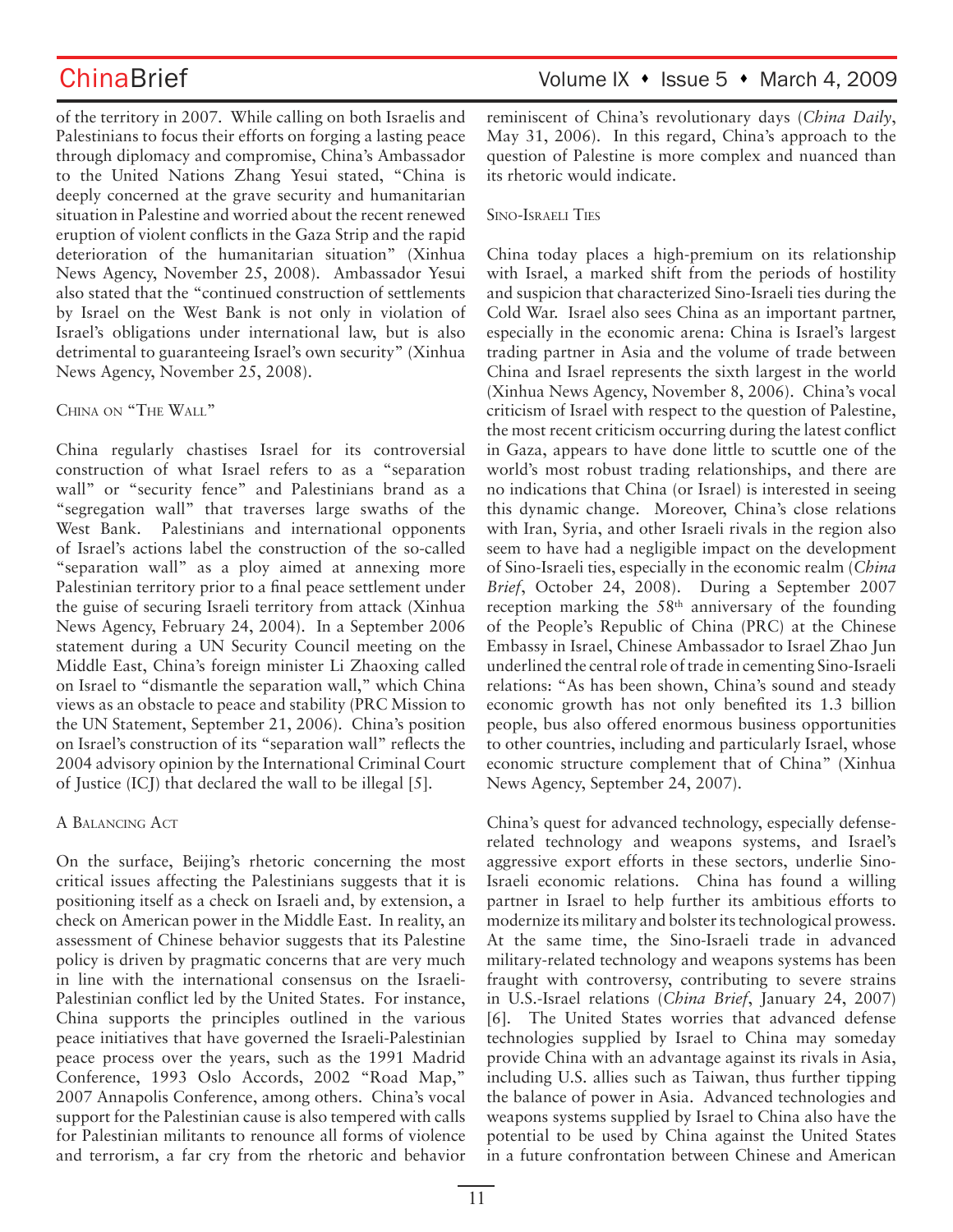forces. China's record of proliferating arms and weapons systems also worries U.S. planners, since China may repackage advanced Israeli defense technologies for resale to America's rivals across the globe. Israel is reported to be China's second-largest arms supplier (with Russia being the first source). The controversy over Sino-Israeli defense ties is exacerbated considering that the United States remains Israel's largest supplier of arms (*Taipei Times*, December 30, 2008).

## **CONCLUSION**

As China continues to spread its influence across the Middle East, there will be increasing calls among Arabs and Muslims for China to adopt a more assertive posture in its advocacy on behalf of the Palestinian national cause. Despite its revolutionary history and rhetoric, however, China's soft-power diplomacy and growing economic inroads into the Middle East suggest that it is likely to continue to maintain a balancing act when it comes to the question of Palestine, at least in the foreseeable future. China's approach in its relationship with Israel also suggests that the further development of Sino-Israeli ties remains a top priority in Beijing, a factor that will profoundly impact Chinese foreign policy in the region. At the same time, as a rising power on the international stage, a major shift in regional (or global) dynamics down the line may prompt China to change course with respect to the Palestine question and its overall approach to the Middle East.

*Chris Zambelis is an associate with Helios Global, Inc., a risk analysis firm based in the Washington, DC area. He specializes in Middle East politics. He is a regular contributor to a number of publications, where he writes on Middle East politics, political Islam, international security, and related issues. The opinions expressed here are the author's alone and do not necessarily reflect the position of Helios Global, Inc.* 

**NOTES** 

1. Xin Ma, "China's Energy Strategy in the Middle East," Middle East Economic Survey, Vol. LI, No. 23, June 9, 2008.

2. For a discussion of China's anti-imperialist revolutionary credentials with the respect to the Palestinian question, Arab nationalism, and Israel more generally, see John K. Cooley, "China and the Palestinians," *Journal of Palestine Studies,* Vol. 1, No. 2, (Winter 1972), pp. 19-34.

3. For a discussion on the evolution of Israel-China relations, see E. Zev Sufott, "The Crucial Year 1991," in Jonathan Goldstein, *China and Israel, 1948-1998: A Fifty Year Retrospective* (Westport: Praeger, 1999), pp. 107- 126.

# ChinaBrief Volume IX • Issue 5 • March 4, 2009

4. Popular opposition to U.S. foreign policy in the Middle East is also apparent among Muslims outside of the Middle East. See WorldPublicOpinion.org, "Public Opinion in the Islamic World on Terrorism, al Qaeda, and US Policies," The Program on International Policy Attitudes, University of Maryland, February 25, 2009, http://www. worldpublicopinion.org/pipa/pdf/feb09/STARTII\_Feb09\_ rpt.pdf. For more recent polling data indicating favorable Arab perceptions of China versus unfavorable opinions of the United States, see "2008 Annual Arab Public Opinion Poll," Survey of the Anwar Sadat Chair for Peace and Development at the University of Maryland (with Zogby International), March 2008, http://sadat.umd.edu/surveys/ 2008%20Arab%20Public%20Opinion%20Survey.ppt#1. 5. International Court of Justice, "Legal Consequences of the Construction of a Wall in the Occupied Palestinian Territory," Press Release, 2004/28, July 9, 2004, http:// www.icj-cij.org/docket/index.php?pr=71&code=mwp&p 1=3&p2=4&p3=6&case=131&k=5a.

6. Also see P.R. Kumaraswamy, "Israel-China Relations and the Phalcon Controversy," *Middle East Policy,* Vol. 12, Iss. 2, (Summer 2005), pp. 93-103; Nuclear Threat Initiative, "China's Missile Imports and Assistance from Israel," March 28, 2003, http://www.nti.org/db/china/ imisr.htm.

\*\*\*

# New Directions in China's Health Sector Reform

By Qingyue Meng

The State Council of the People's Republic of China (PRC) approved a proposal for a new round of health sector reforms (HSRs) on January 21. The policy paper, "Guiding opinions for further reforming medical and pharmaceutical system," is the blueprint for Beijing's renewed efforts toward providing universal coverage of basic health care for all its citizens by 2020. This policy paper is scheduled for official release after the National People's Congress, which will conclude on March 12, yet the major backbones of the reforms have been underlined in the meeting minutes of the State Council's meeting. This is the second time that the central government issued a policy paper on HSRs. Twelve years ago, Beijing launched "The decisions on health reforms and development," this round of reforms is intended to direct the development of China's health systems over the next decade.

## HEALTH SECTOR REFORMS-1997

The market-oriented economic reforms in China that began in the 1970s significantly shaped Beijing's policies toward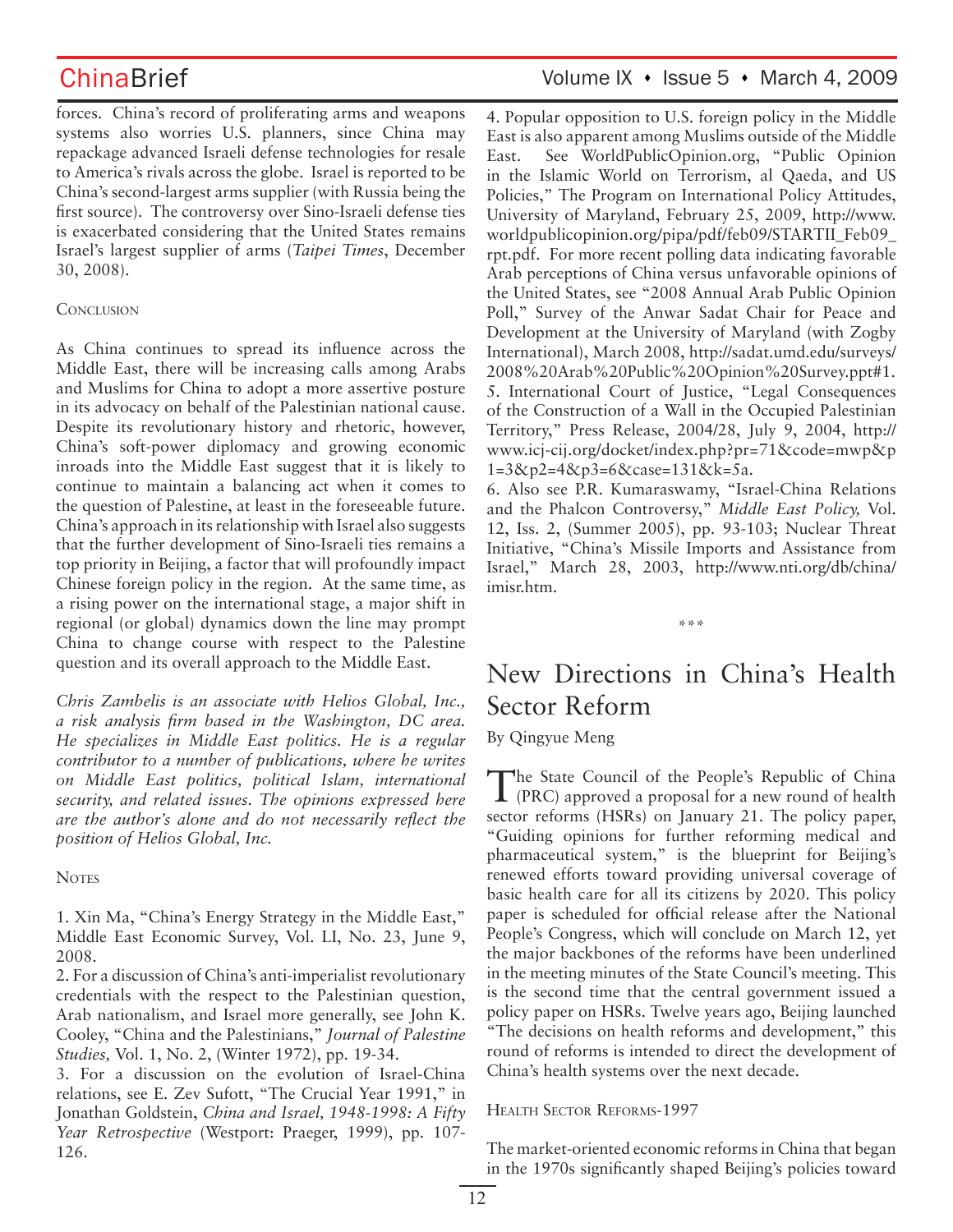the development of the country's health sector. Between the mid-1980s and mid-1990s, China's health sector experienced a rapid expansion that was largely financed by the boom in private capital. While its expansion helped address the chronic shortage of health resources in terms of finance, infrastructure and pharmaceutical, the intensive use of high technologies and concentration of health resources in urban and tertiary hospitals made health care unaffordable and inaccessible for the masses [1]. During this time period, changes in China's health policies were tailored to accommodate economic reforms targeting growth without a long-term vision for developing the health system.

The first HSR proposal in 1997, which was initiated at a health conference chaired by the Communist Party Committee and the State Council, is the central government's first attempt to direct health sector development from 1997 to 2010.

The 1997 HSR proposal specifically targeted the problems of rising medical cost, inefficient and inequitable health resource distribution and the low coverage of the "social health security system" (*shehui yiliao baozhang tixi*). Proposed policy actions include the expansion of urban employee-based health insurance; introduction of regional health resource planning; strengthening of primary health care system; and the expansion of rural "cooperative medical scheme" (CMS). These actions were designed to reconcile the "contradictions" that Chinese analysts say resulted from China's market-oriented health care development. For instance, regional health resource planning was intended to improve the availability of health resources for primary health facilities and rural area by redirecting lopsided resource distribution; and the expansion of social health insurance schemes could have protected the people from the financial risks of illness.

Yet, the 1997 HSR proposal was not effectively implemented in practice. Except urban health insurance reform, the other intended actions did not achieve the stated objectives. Instead disparities in health resource distribution between provinces, regions and types of health care providers continue to widen, CMS did not benefit the rural population as expected, primary health facilities are still struggling to remain solvent, and the user fee continued to overwhelm individual financing for health care. The failure in implementation of the 1997 HSR proposal could be attributed to two key factors: the lack of political will and financial support.

## HEALTH SECTOR REFORMS-2009

The 2009 HSR proposal's main objective is to provide

## ChinaBrief ChinaBrief Volume IX • Issue 5 • March 4, 2009

universal coverage of basic health care by the end of 2020. The new policy proposes major reforms in four areas: 1) public health system, 2) medical care delivery system, 3) health security system, and 4) pharmaceutical system.

Under the new policy, the central government will completely subsidize the delivery of an "essential public health package" (*jiben gonggong weisheng fuwu*) that includes core public health services. The package will be standardized for all citizens across the country but local governments can add public health services to this package based on the local economic situation. In clinical delivery system, while the role of state-owned hospitals will be strengthened by increasing government support, expansion of the non-state hospital sector will be encouraged to enter the market. Under the new policy the central government will continue to expand "social health insurances" (*shehui yiliao baoxian*) with the aim of 90 percent coverage of rural and urban residents, respectively, by the end of 2011. Rural migrants and other vulnerable or "at risk" population will be the target of the government's coverage expansion. The establishment of an "essential medicine system" (*jiben yaowu zhidu*) hinges on reforms in the pharmaceutical system. The central government has even proposed to formulate an essential drug list and the production and utilization of essential drugs will be insured by the government's financial support. Primary health providers will not be allowed to prescribe drugs outside the essential drug list.

There are eight strategies on the table to support these proposed reforms in the health system. These strategies include a public-dominated financing mechanism for public health care, clearly defined responsibilities of central and local governments for supporting medical care delivery system, provider performance-based payment systems, capacity-building of human resources, and priorities for public funding. Those strategies cover the five key areas of the health system: health financing, health care delivery, human resources and governance.

SHORT-TERM ACTIONS AND FINANCIAL SUPPORTS

There are five key areas of reforms over the next three years. Those five areas include: 1) improving the social health security system for urban employee and resident health insurance schemes, rural CMS, and medical assistance programs; 2) establishing an essential medicines system; 3) strengthening capacities of primary health care facilities; 4) increasing provisions of public health care to reduce the gaps in coverage of public health services between regions and population groups; and 5) reforming financing mechanism of public hospitals by reducing the hospital's dependence on drug revenues.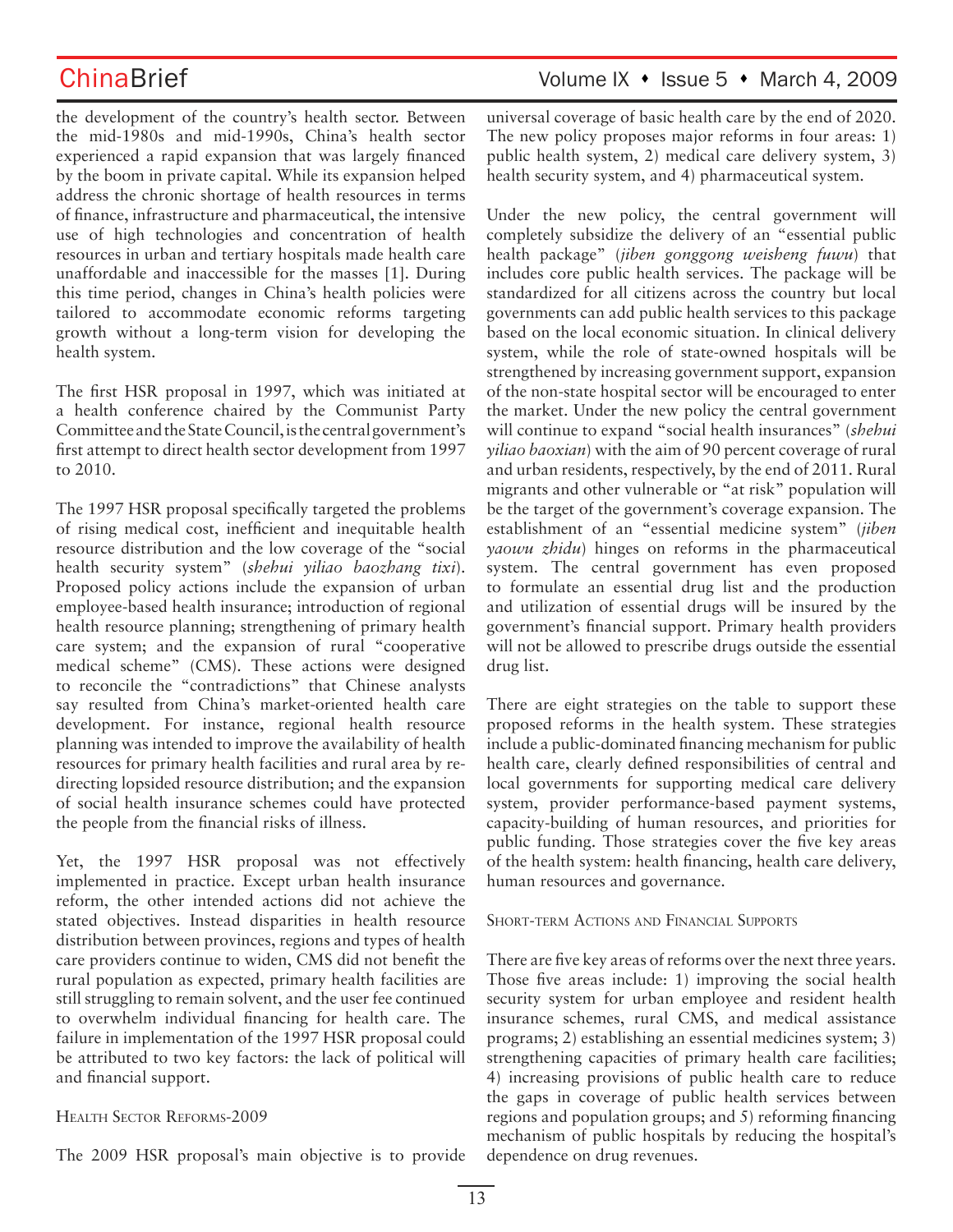ChinaBrief Volume IX • Issue 5 • March 4, 2009

The reform proposal is underlined by two basic principles for allocating the health budget: equity and efficiency. To ensure equity in budget allocation, the government's health budget will be directed to public health care, poor area and vulnerable population. To ensure efficiency in budget allocation, performance-based payment systems will be introduced to guarantee that the money can be used for health care provision and health improvement.

A total of 850 billion RMB (\$125 billion) is budgeted from central and local governments over the next three years for supporting the five reforms. Even though the precise targets for the investments and how the budget will be allocated needs to be further developed, from the central government's plans in building rural CMS and urban resident-based health insurance scheme, the government will increase subsides to premiums from 80 RMB (\$12) per insured in 2009 to 120 RMB (\$18) per insured in 2010 (*People's Daily*, January 22). This budget will need a total of 104 billion RMB (\$15.3 billion) for the 850 million population covered by the two schemes in 2010, accounting for 36.8 percent of the total government budget allocated for 2010, if the 850 billion RMB will be equally allocated throughout the three years [2]. The remaining budget, about 179 billion RMB (\$26.3 billion) a year, will be used for other reform activities including investments in infrastructures of primary health facilities, delivery of essential public health services, and support for manufacturing and distributing essential drugs. Up to now, a detailed plan for allocating the budget on the aforementioned activities has not been made.

### OPPORTUNITIES AND CHALLENGES TO SUCCESS

HSRs require strong political, institutional and financial support, especially in China where the government owns the resources to direct change. The 1997 HSR was not carried out as expected mainly due to the absence of political, institutional and financial support. A growing awareness of the importance of health care for socioeconomic development by the political leaders in Beijing, concerns about access to health care by the general public, and an increasing capacity for financing health services are the main driving forces behind the increased support for HSRs over the years.

In terms of political support, health care is stated in the reform proposal as a fundamental factor in determining the quality of life, building of a fair society, and realization of a people-centered development model for the country. Another measure of its political support is reflected in the statement that all level of political leadership should put health care as a priority on the party's agenda. The Chinese government completed the restructuring of its agencies in mid-2008. The authority of the food and drug administration has been merged into the Ministry of Health in order to improve coordination between relevant agencies. Further institutional arrangements were proposed in the 2009 HSRs, including the establishment of a leadership committee within the State of Council for coordinating actions between HSR-related ministries, including Ministries of Health and Finance and the National Development and Reform Commission.

There is cause for optimism about the potential success of these new reforms. Yet the process is far from simple. Even though political support is promised, there is always the danger that political leaders will not put health care as a major agenda item. China's GDP-centered development model will not disappear overnight, particularly when a new system for evaluating the performance of political leaders is not yet available. The type of reforms that are needed will require a re-alignment of vested interests, which will challenge the embedded institutional arrangements within the system. The potential losers in this set of reforms, for instance some tertiary hospitals and pharmaceutical manufacturers, will undauntedly try to foil any reduction in the government's budget toward their projects. It may be difficult for Ministries of Health and Finance, representing different interest groups, to reach an agreement on specific reforms. In addition, the promise of increasing the government's health budget will be affected by the China's economic condition.

There are a number of operational challenges to the proposed reforms. The first challenge lies in the complexity of developing a national package of public health services. While local governments in wealthy areas can add public health services into the national package, the poor areas cannot, thus making the provisions of equal access to public health care between regions and provinces problematic. Another operational challenge facing these reforms are found in the formulation of an "essential medicine system." Since the new system will cause a redistribution of benefits between interest groups, including different types of pharmaceutical manufacturers and health providers, there will be many challenges in the process of developing an essential drug list.

## **CONCLUSIONS**

The 2009 HSR opens the door for the development of a new health system in China by focusing on equity improvements, increasing government leadership and financing, establishing a universal health insurance scheme, and ensuring the provision of public health services. Implementations of the reforms need to address a number of challenges existing in the political, institutional,